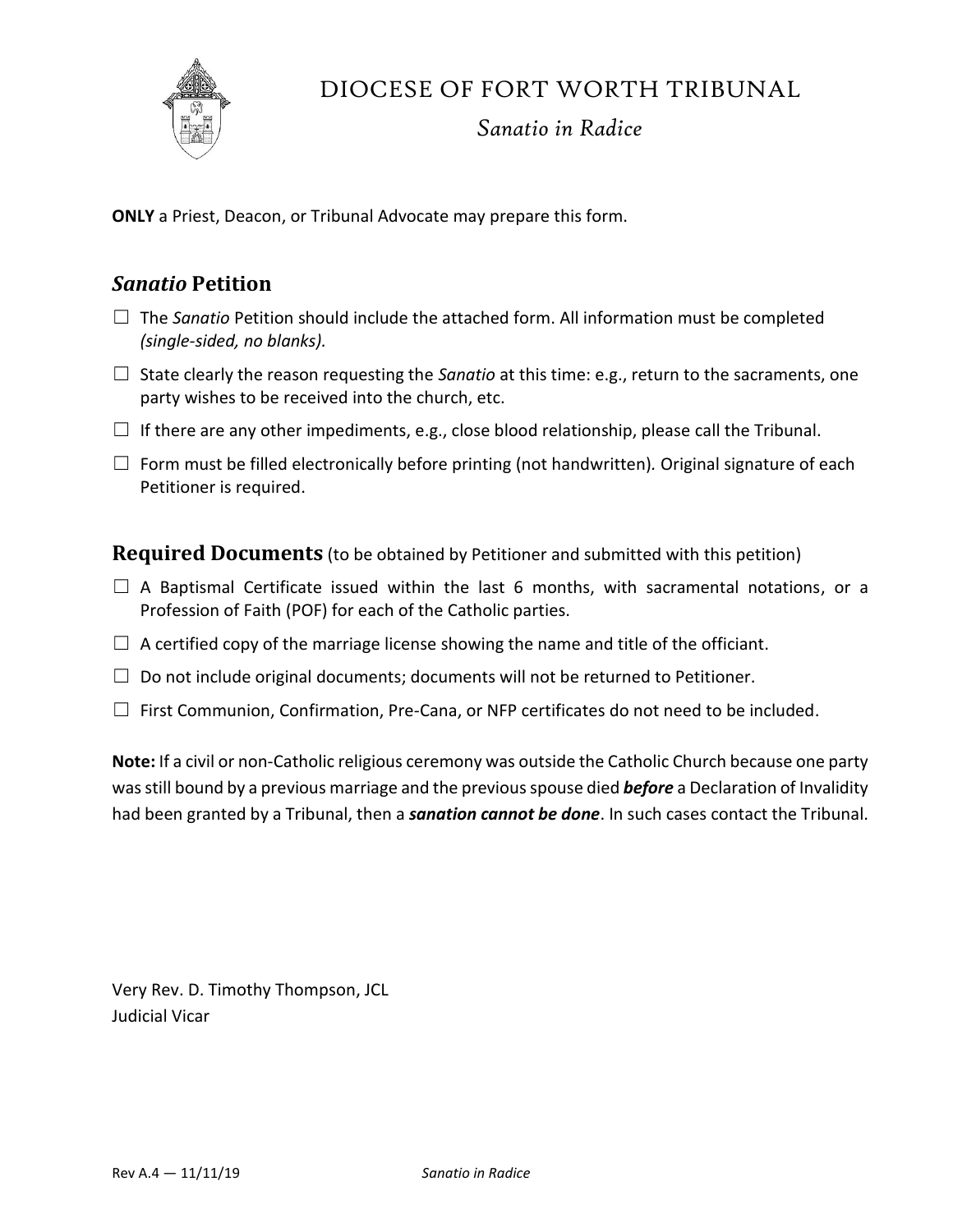

# DIOCESE OF FORT WORTH TRIBUNAL

*Sanatio in Radice*

| For Tribunal Use Only                  |                                                                                  |                               |                           |                                                      |  |  |
|----------------------------------------|----------------------------------------------------------------------------------|-------------------------------|---------------------------|------------------------------------------------------|--|--|
| Case Name:                             |                                                                                  |                               | Protocol No.              |                                                      |  |  |
| Couple's<br>Name                       | Name of Preparer (Tribunal Advocate or Clergy):<br>Husband's First and Last Name |                               |                           | Wife's First and Last Name                           |  |  |
|                                        |                                                                                  |                               |                           |                                                      |  |  |
| Couple's<br><b>Address</b>             |                                                                                  |                               | Street                    |                                                      |  |  |
|                                        | City                                                                             |                               | County                    | State / Country                                      |  |  |
| Phone                                  | Husband                                                                          |                               | Wife                      |                                                      |  |  |
|                                        |                                                                                  |                               |                           |                                                      |  |  |
| Parish:                                | Name                                                                             |                               |                           | Address                                              |  |  |
| Marriage,<br>civil or non-<br>Catholic | Date                                                                             | City                          |                           | State / Country                                      |  |  |
| religious                              |                                                                                  |                               |                           |                                                      |  |  |
|                                        |                                                                                  | Officiant's Name              |                           | Officiant's Title                                    |  |  |
|                                        |                                                                                  | <b>Information on Husband</b> |                           |                                                      |  |  |
| Full name of Husband                   |                                                                                  |                               |                           |                                                      |  |  |
| Baptized?                              | $\bigcirc$ Yes $\bigcirc$ No                                                     | <b>Baptismal Date</b>         |                           |                                                      |  |  |
|                                        |                                                                                  |                               | <b>Baptismal Religion</b> |                                                      |  |  |
| Church Name                            |                                                                                  |                               |                           | City / State / Country                               |  |  |
|                                        | Previous Marriages (civil/religious)?                                            | $\bigcirc$ Yes $\bigcirc$ No  |                           | If Yes, complete marriage history below.             |  |  |
| Ex-wife's Name                         |                                                                                  | Marriage Date                 | Divorce Date              | <b>Church Resolution?</b><br>Tribunal / Protocol No. |  |  |
| 1.                                     |                                                                                  |                               |                           |                                                      |  |  |
| 2.                                     |                                                                                  |                               |                           |                                                      |  |  |
| 3.                                     |                                                                                  |                               |                           |                                                      |  |  |
| If former spouse died                  |                                                                                  |                               |                           |                                                      |  |  |
|                                        |                                                                                  | Name of Dead Spouse           |                           | Date of Death                                        |  |  |
|                                        |                                                                                  | Name of Dead Spouse           |                           | Date of Death                                        |  |  |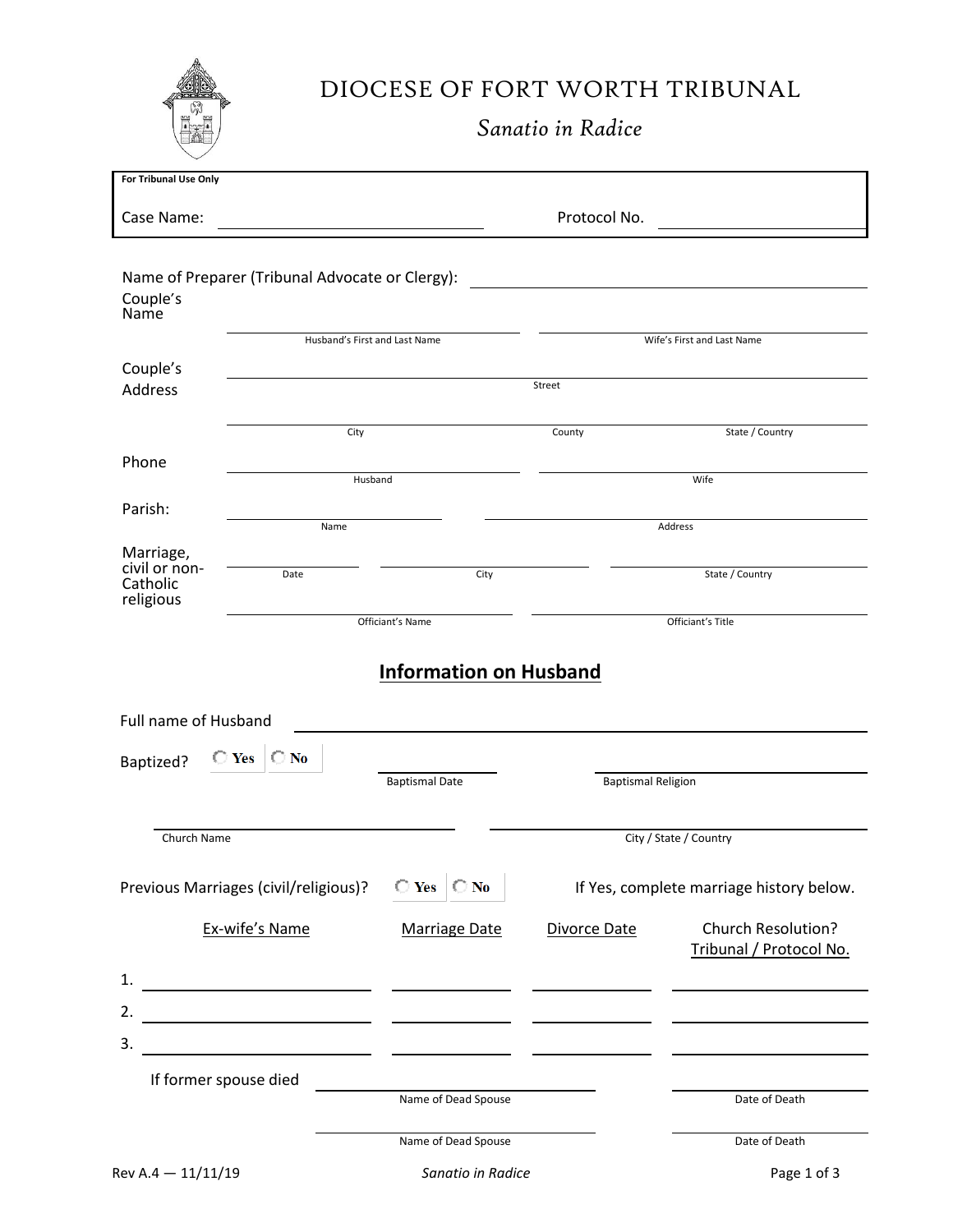## **Information on Wife**

| Full MAIDEN name of Wife                                                                                                   |                              |                           |                                                                                                      |  |
|----------------------------------------------------------------------------------------------------------------------------|------------------------------|---------------------------|------------------------------------------------------------------------------------------------------|--|
|                                                                                                                            |                              |                           | This name will be on the Sanatio decree together with the name on the marriage license, if different |  |
| $\bigcirc$ Yes $\bigcirc$ No<br>Baptized?                                                                                  |                              |                           |                                                                                                      |  |
|                                                                                                                            | <b>Baptismal Date</b>        | <b>Baptismal Religion</b> |                                                                                                      |  |
| Church Name                                                                                                                |                              |                           | City / State / Country                                                                               |  |
|                                                                                                                            |                              |                           |                                                                                                      |  |
| Previous Marriages (civil/religious)?                                                                                      | $\bigcirc$ Yes $\bigcirc$ No |                           | If Yes, complete marriage history below.                                                             |  |
| Ex-husband's Name                                                                                                          | <b>Marriage Date</b>         | Divorce Date              | <b>Church Resolution?</b><br>Tribunal / Protocol No.                                                 |  |
| 1.<br><u> 1990 - Johann Barbara, politik eta politik eta politik eta politik eta politik eta politik eta politik eta p</u> |                              |                           |                                                                                                      |  |
| 2.                                                                                                                         |                              |                           |                                                                                                      |  |
| 3.<br><u> 1989 - Johann John Stone, mars eta industrial eta industrial eta industrial eta industrial eta industrial e</u>  |                              |                           |                                                                                                      |  |
| If former spouse died                                                                                                      |                              |                           |                                                                                                      |  |
|                                                                                                                            | Name of Dead Spouse          |                           | Date of Death                                                                                        |  |
|                                                                                                                            | Name of Dead Spouse          |                           | Date of Death                                                                                        |  |
|                                                                                                                            |                              |                           |                                                                                                      |  |
|                                                                                                                            | <b>General Questions</b>     |                           |                                                                                                      |  |
|                                                                                                                            |                              |                           |                                                                                                      |  |

Explain below why this couple is requesting a sanation at this time.

Explain below what premarital preparation this couple received.

|  |  |  | Are there minor children? $\bigcirc$ Yes $\bigcirc$ No Were minor children baptized Catholic? $\bigcirc$ Yes $\bigcirc$ No |  |  |
|--|--|--|----------------------------------------------------------------------------------------------------------------------------|--|--|
|--|--|--|----------------------------------------------------------------------------------------------------------------------------|--|--|

If minor children were not baptized Catholic, explain below why not.

Explain below the plans for religious education of minor children.